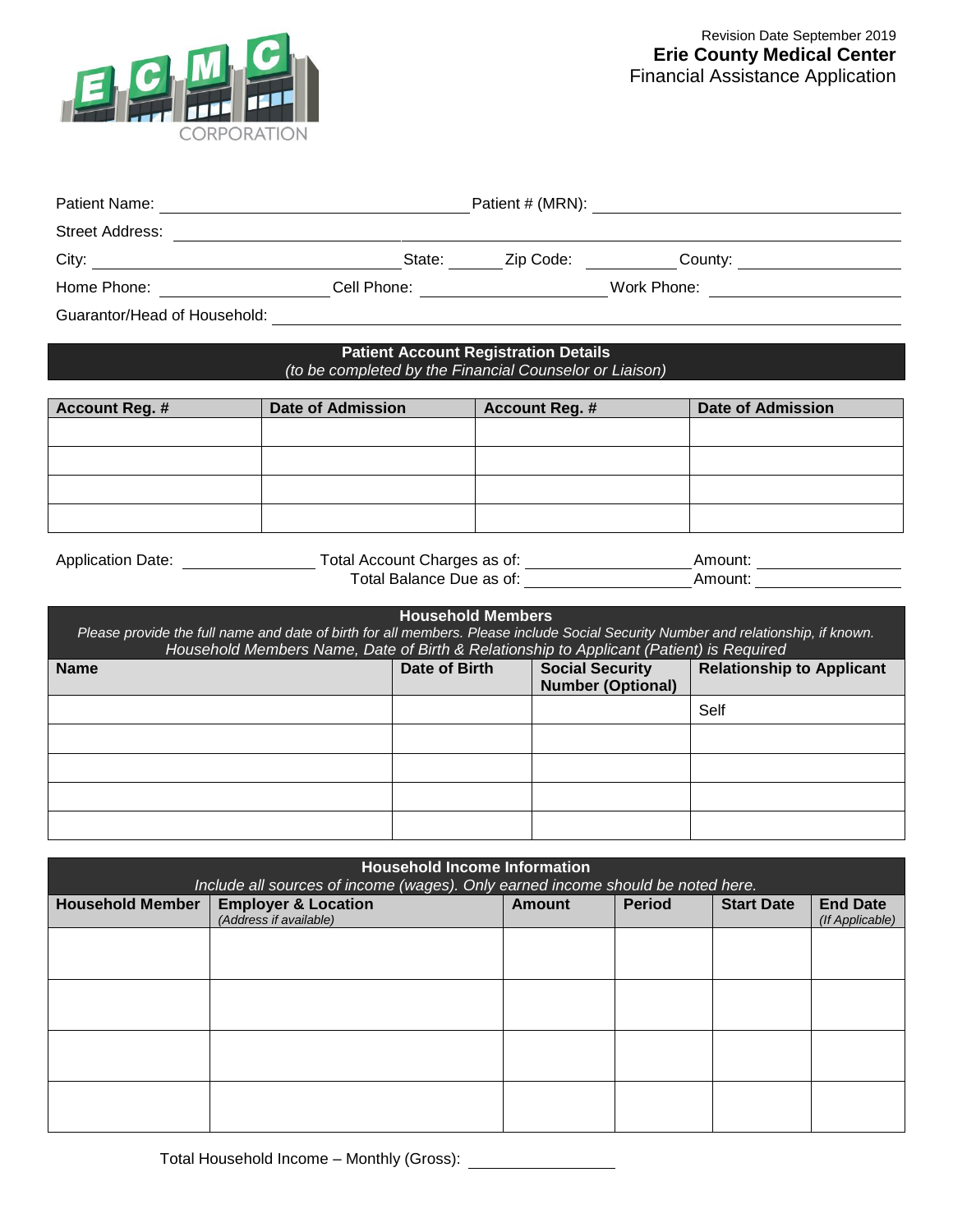

| <b>Unearned Income</b><br>Unearned income such as Social Security benefits, Alimony, Child Support, Pension, Retirement, etc should be listed |                             |               |               |  |
|-----------------------------------------------------------------------------------------------------------------------------------------------|-----------------------------|---------------|---------------|--|
| here.                                                                                                                                         |                             |               |               |  |
| <b>Household Member</b>                                                                                                                       | <b>Unearned Income Type</b> | <b>Amount</b> | <b>Period</b> |  |
|                                                                                                                                               |                             |               |               |  |
|                                                                                                                                               |                             |               |               |  |
|                                                                                                                                               |                             |               |               |  |
|                                                                                                                                               |                             |               |               |  |

| <b>Health Insurance</b><br>Please provide information on any CURRENT health insurance or state program (ie, Medicaid, CHP, Medicare, FHP, etc)<br>Please include policy numbers and note which household members are covered if applicable. |                                                              |                                      |                      |                                                     |
|---------------------------------------------------------------------------------------------------------------------------------------------------------------------------------------------------------------------------------------------|--------------------------------------------------------------|--------------------------------------|----------------------|-----------------------------------------------------|
| <b>Policy Holder</b><br><b>Name</b>                                                                                                                                                                                                         | <b>Policy Name</b><br><b>Or State Program</b><br><b>Name</b> | <b>Address</b> (If Known/Applicable) | <b>Policy Number</b> | Household<br><b>Members covered</b><br>under Policy |
|                                                                                                                                                                                                                                             |                                                              |                                      |                      |                                                     |
|                                                                                                                                                                                                                                             |                                                              |                                      |                      |                                                     |
|                                                                                                                                                                                                                                             |                                                              |                                      |                      |                                                     |

You may disregard ECMC bills that you receive while an application for financial assistance is pending.

I affirm that the above information is true, complete, and correct to the best of my knowledge:

| Applicant's Signature:               | Date:       |
|--------------------------------------|-------------|
| Authorized Representative Name:      |             |
| Authorized Representative Signature: | Date:       |
| <b>Financial Counselor Name:</b>     | Phone $#$ : |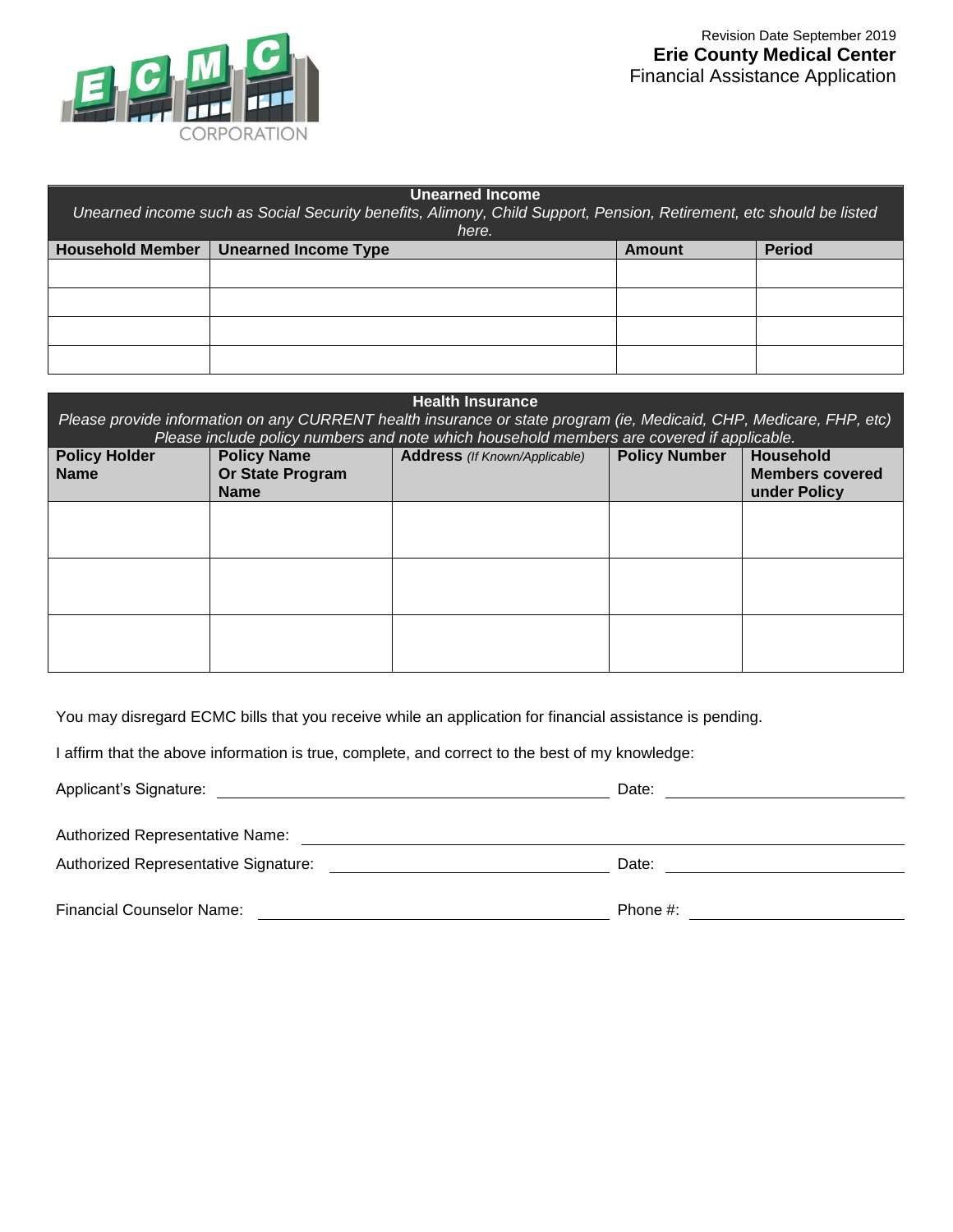

462 Grider St Buffalo NY 14215 Attn: Financial Counseling

Patient Name **Example 20** Date: \_\_\_\_\_\_\_\_\_\_\_\_\_\_\_\_\_\_\_\_\_\_\_\_\_\_\_\_\_\_\_\_\_\_

> Thank you for choosing Erie County Medical Center Corporation (ECMCC) as your choice for Medical Services. We strive for excellence in every service we provide. Our records indicate that you had a recent visit to our facility and that you may not have health insurance or you have high co-pay/deductible. ECMCC has a Financial Assistance program that can significantly reduce your out of pocket expenses. Please note the following:

You may be eligible for Medicaid or Financial Assistance to cover your hospital bills. Please call 716-898-5566 to learn more.

You want to apply for Medicaid and/or financial assistance. Your application cannot be processed without the following required documentation. Please review the list of required documents to complete the initial application process.

Please provide us with the following documentation for all members of your household, so that we may process and/or submit your application(s). If you are submitting an application, all of these items are required.

Proof of identity/citizenship – You must provide photo ID or one of the following items:

- Birth Certificate
- Permanent Resident Card
- Naturalization Paperwork
- Refugee Paperwork
- Social Security Card
- Native American Tribal Documentation

\_\_\_\_ Proof of Residency; may be one of the following items:

- Landlord statement or lease agreement
- Postmarked mail in your name
- Deed/mortgage statement or tax statement